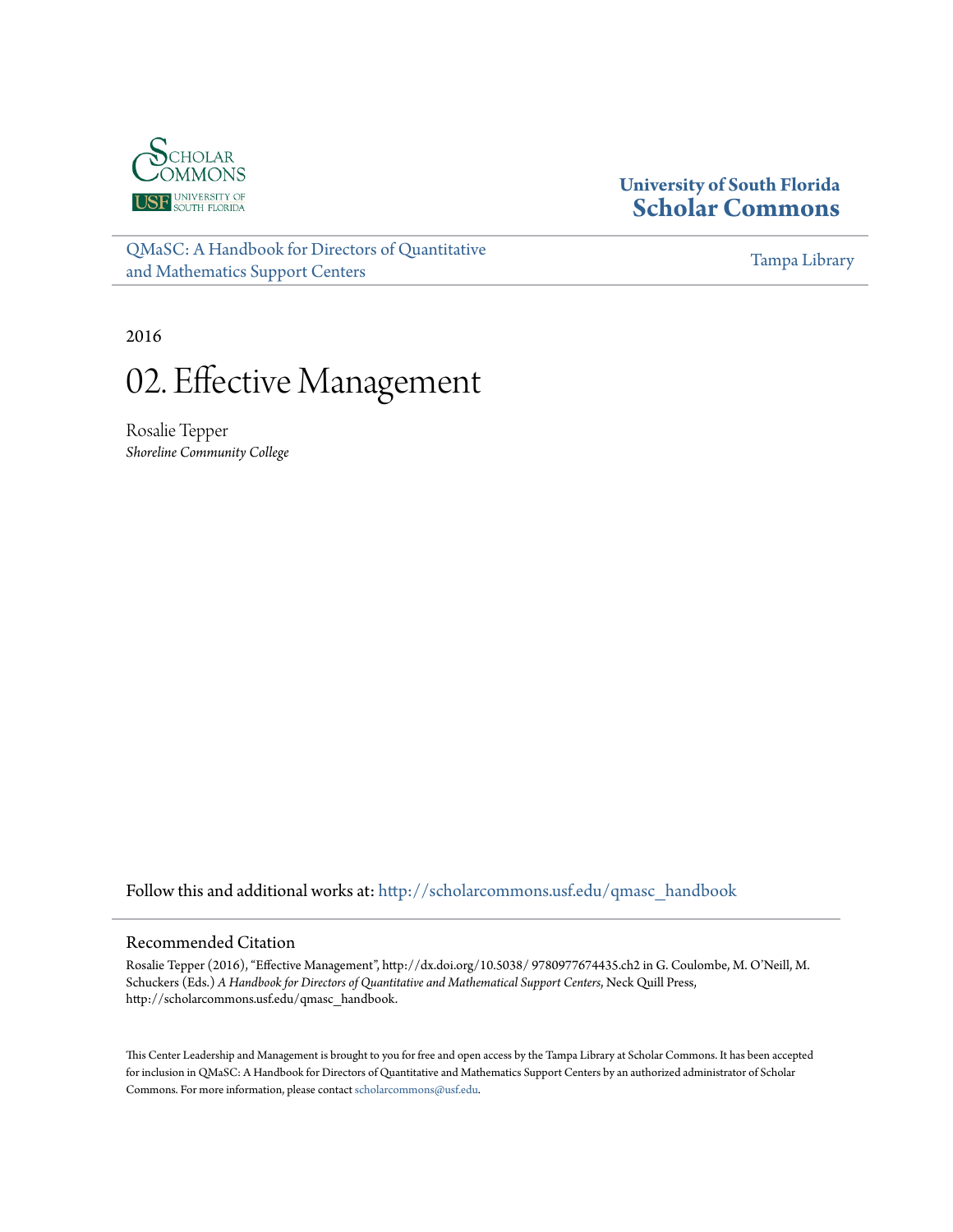# Effective Management

 c Rosalie Tepper, Shoreline Community College

## 1 Introduction

As in any workplace, effective management is needed to ensure smooth operations. One aspect of this is staff management: rules and expectations need to be set, communicated, and enforced, while maintaining an environment in which staff feel valued and supported. Another aspect is determining what services a QMaSC will provide, then implementing and maintaining them.

#### 2 Managing Staff

The employees of a Quantitative and Mathematics Support Center (QMaSC) are often managed by the director of the center, or occasionally a director's assistant. For directors who are new to managing staff, it is worth taking some time to develop a management style that will guide the director's interactions with employees. One aspect of this is finding the right balance between friendliness and professionalism, which can vary due to a director's personality and the level of the staff. To establish a clear boundary, at a center in which staff members include community college or undergraduate students who may be without much prior work experience, the director may benefit from refraining from conversations that are not work related, and from socializing outside of work with the staff. Even so, a friendly, approachable demeanor can still be maintained so that staff members are comfortable seeking assistance from the director when needed. Some

Suggested Citation: Rosalie Tepper (2016), "Effective Management", [http://dx.doi.org/10.5038/](http://dx.doi.org/10.5038/9780977674435.ch2) [9780977674435.ch2](http://dx.doi.org/10.5038/9780977674435.ch2) in G. Coulombe, M. O'Neill, M. Schuckers (Eds.) A Handbook for Directors of Quantitative and Mathematical Support Centers, Neck Quill Press, [http://scholarcommons.usf.edu/qmasc\\_handbook](http://scholarcommons.usf.edu/qmasc_handbook).

This material is based upon work supported, in part, by the National Science Foundation under Grant DUE-1255945. Any opinions, findings, and conclusions or recommendations expressed in this material are those of the author(s) and do not necessarily reflect the views of the National Science Foundation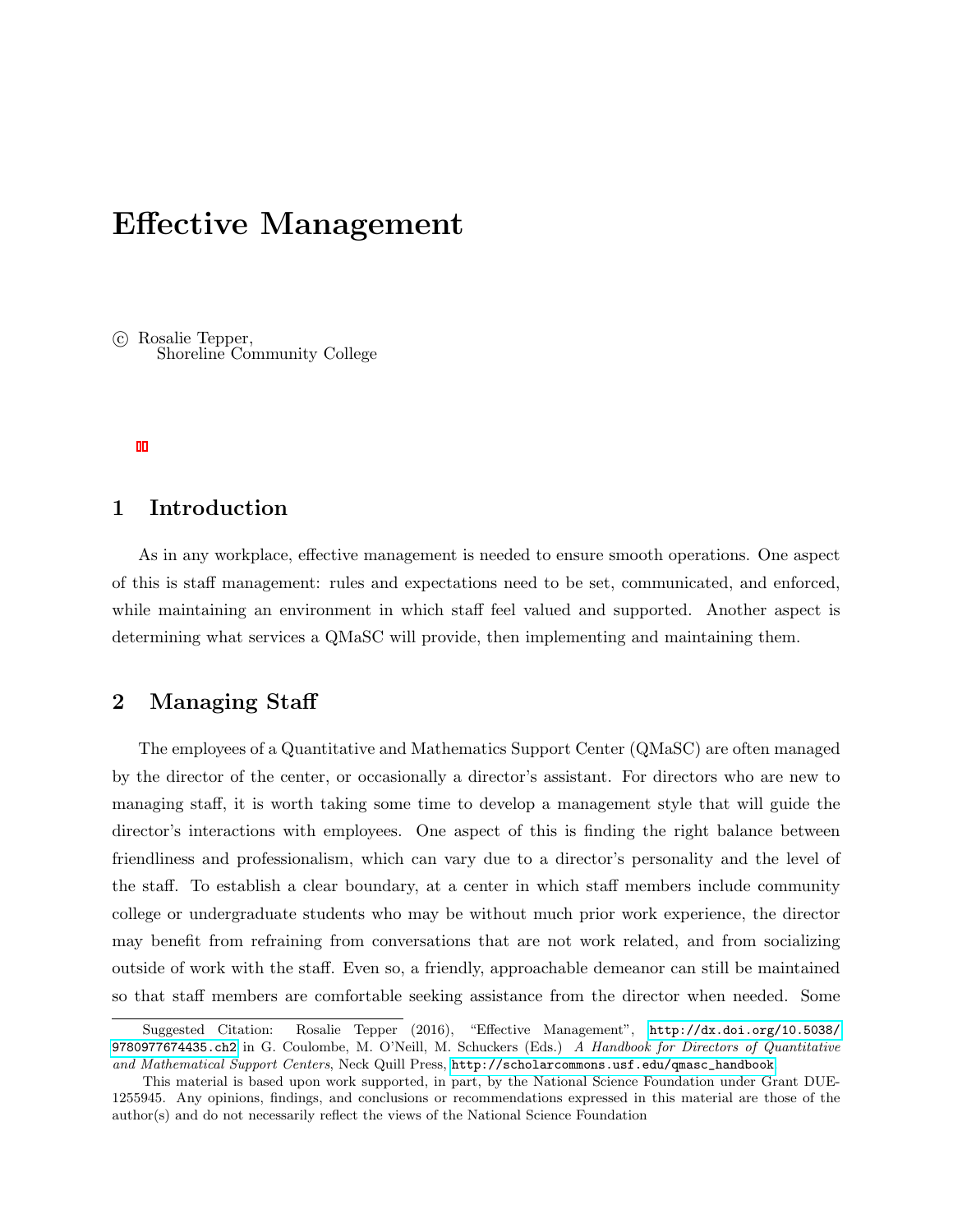directors with non-student or graduate student employees have an occasional staff social activity such as a happy hour. In any case, the end result should be the same — to create a positive work environment in which employees respect the director's authority, see the director as accessible, feel supported but not micromanaged, and understand that good job performance is necessary and failing to do so will have consequences.

Center directors typically communicate the rules and practices expected of the staff in multiple ways, usually including both a written document and a training meeting (if the training meeting is required, it must be paid time) [1]. The written document is emailed to staff members, distributed in paper form, posted in the center, posted online, or some combination of these possibilities. In some centers, employees are required to initial or sign the document to acknowledge that they have read and understood it. Possible topics include:

- 1) General conduct expectations, such as being on time, refraining from inappropriate language, refraining from cell phone use or other distracting behaviors, dressing appropriately, avoiding strong perfumes or scents, etc. Also, appropriate vs. inappropriate interactions between tutor and tutee (for example, refraining from physical contact, and avoiding language, intonation, or gestures that could be misunderstood as offensive or as sexual harassment).
- 2) What breaks are allowed during work (if any). Directors should be aware of school policies and state laws regarding breaks; for example, Washington State requires 10 minutes (consecutive or broken up) paid break time for every 4 consecutive hours worked, and employees cannot be scheduled for more than 5 consecutive hours without a 30 minute meal break [2]. An institution's human resource office should be able to provide this information.
- 3) How employees report their hours for pay (i.e. instructions for filling out and submitting time sheets).
- 4) Instructions on what an employee should do if he or she needs to miss a shift due to a conflict known in advance or due to an emergency situation.
- 5) Beginning and end-of-shift duties.
- 6) Reminders regarding tutoring practices, such as what the employee should do when stuck on a problem, distinguishing appropriate and inappropriate levels of help to provide, or what an employee working in a drop-in tutoring environment should do when not actively helping a student. For more information about training employees regarding tutoring methods, refer to section IV of this handbook.
- 7) Maintaining student confidentiality, potentially including restrictions on sharing information such as a student's grade on an assessment, in accordance with the Family Educational Rights and Privacy Act [3] .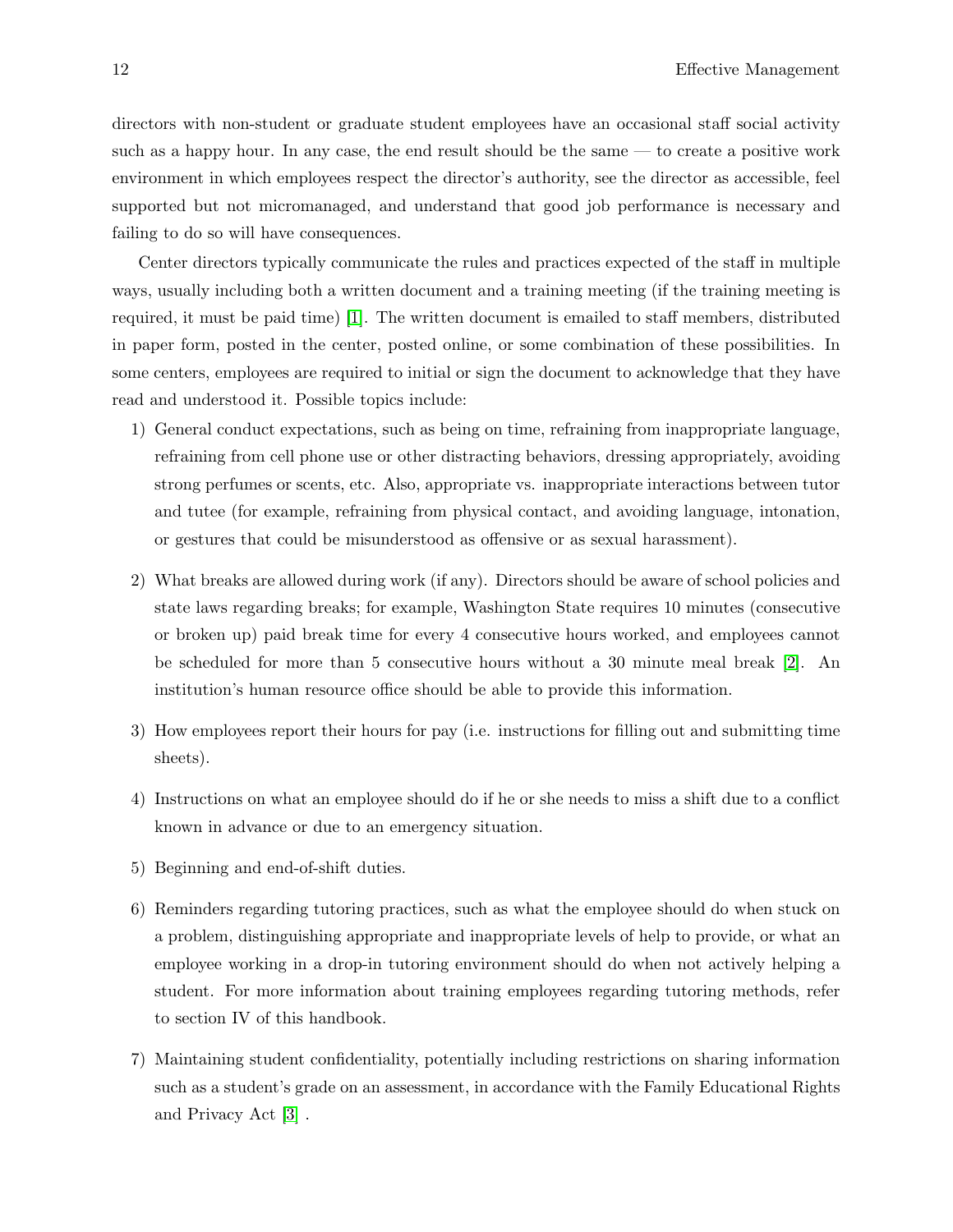- 8) How to handle on-site emergencies when higher-level supervision isn't present, if applicable. This might include distinguishing when to call campus security vs. 911, and how to call either from a campus phone.
- 9) Appropriate and inappropriate uses of the center's resources such as phones and computers. For state schools, this may be limited by state law in addition to center's or school's policies. For example, Washington State's legal code allows for brief, infrequent personal use of stateowned resources if, "there is little or no cost to the state," and the use is not for personal financial gain [4].

Employees with little or no prior work experience might need a bit more guidance and patience than more experienced employees. If employees are carefully selected and expectations are clearly communicated, problems with employees will be infrequent. However, some centers do experience problems such as employees who repeatedly arrive late to work, submit timesheets late or inaccurately, etc. In these situations, protocols vary among centers for addressing these issues, in particular whether initial interventions are written and/or verbal and the level of formality of the process. If the reprimand is due to an incident that was reported by a student or another staff member, it is possible that the report might be somewhat biased or based on a misunderstanding. A conversation with the employee allows him or her to share the other side of the story. In any situation, it is important to be clear about the nature of the issue, the expectations for improvement, and the potential consequences for failure to improve. If it seems that the employee might not understand why the behavior was problematic, explaining the consequences of the issue helps to maintain a good working relationship rather than risk being perceived as authoritarian. As an example, an employee who is routinely late to work in a drop-in tutoring center can be told that his or her tardiness reduces the availability of help available before he or she arrives, causing students to have to wait longer to get their questions answered. This in turn creates a stressful situation for other staff members who are trying to keep up with demand.

It is advisable to keep written records on situations and resulting written or in-person disciplinary interactions that might lead to an employee's dismissal. Doing so will help the director to remember what was discussed, and it might become useful at some point to have evidence of the situation. A warning to a staff member whose employment will be terminated if he or she repeats the problematic behavior should be issued in writing, and the employee should sign a copy acknowledging receipt of the warning.

If staff members are hourly employees, formal procedures such as written warnings and keeping records of misconduct can be useful, but are not necessary for terminating an employee in many instances. Employees of this type are often "at-will" employees, meaning that they do not have a contract stating their length of employment and they can be terminated for almost any reason (or even for no reason) aside from discrimination. Due to this, employees can legally be dismissed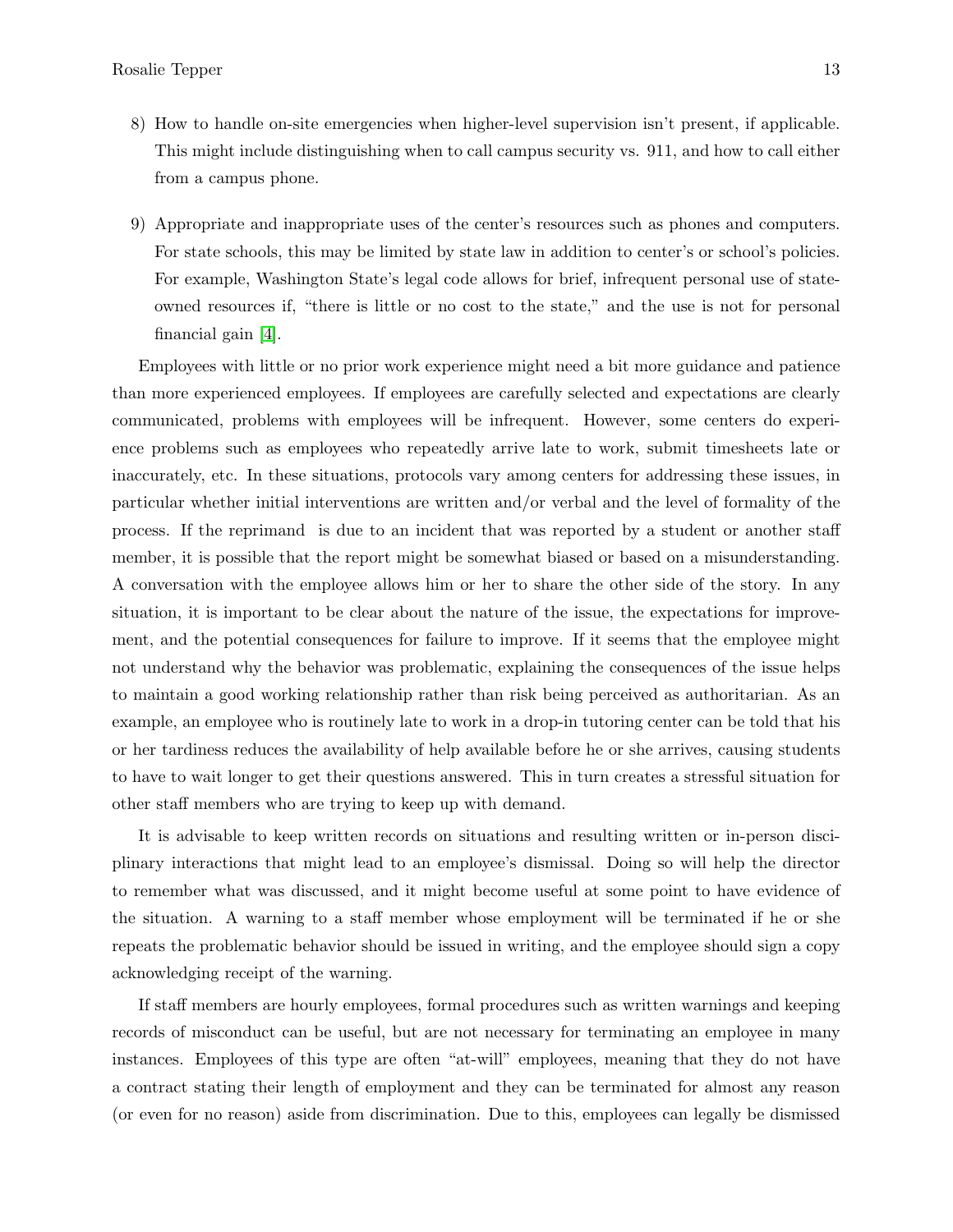with little or no explanation, but documentation could be useful if an employee claimed his or her termination was discriminatory. Exceptions to at-will employment aside from discrimination vary in different states, so directors should be aware of local laws. If a director is considering terminating an employee and wants guidance on how to proceed, his or her institution's human resource office should be a good place to turn.

While setting and enforcing expectations takes some care, the positive aspects of the center will outweigh the negatives. Ideally, the center will become a resource which is beloved by students due to the great work of the staff. There are several ways to maintain a positive working environment to encourage and sustain a high level of work. One is having leadership that is responsive to the employees' needs. For example, a director who also works with students (as opposed to having primarily administrative duties) can pitch in "on the floor" if the center gets busy and tutors cannot keep up with students' questions. In addition to reducing the students' wait times, it diffuses a situation in which tutors feel pressured to work faster and as a result become stressed and less able to offer high-quality tutoring. It also gives the director valuable perspectives on what the tutors experience in day-to-day situations. A responsive director should also let employees know that he or she is happy and willing to help them if they are stuck on a problem or have other questions. Reminding them of this helps encourage employees who might otherwise be shy about approaching the director, especially if he or she seems busy, to seek out the help they need.

To make sure employees understand their importance to the center, the director should provide positive reinforcement. One part of this is by letting the employees know how much their work is appreciated, when speaking to them both in groups and individually. Also, the director should collect feedback from students using the center and anonymously share comments with tutors to pass on positive feedback and identify areas for staff development. The occasional gesture such as bringing in cookies is sure to be taken as a welcome sign of appreciation. If employees have ideas they perceive as improvements for the center (whether regarding tutoring methods or something more operational), the director should take the time to listen to and consider the ideas to show that he or she values their input, even if the suggestion is not ultimately implemented. In group meetings, allowing time for employees to talk about successes they have had in explaining concepts or how they have handled certain student situations helps to further develop their sense of value to the center while also spreading good ideas to other staff members.

#### 3 Program Management

A Quantitative and Mathematics Support Center might consider offering any of a variety of activities to support students. The most common type of support is a drop-in center in which tutoring staff are available to answer questions. Some centers also offer one-on-one tutoring appointments, workshops, study groups, and/or Supplemental Instruction. Informing faculty which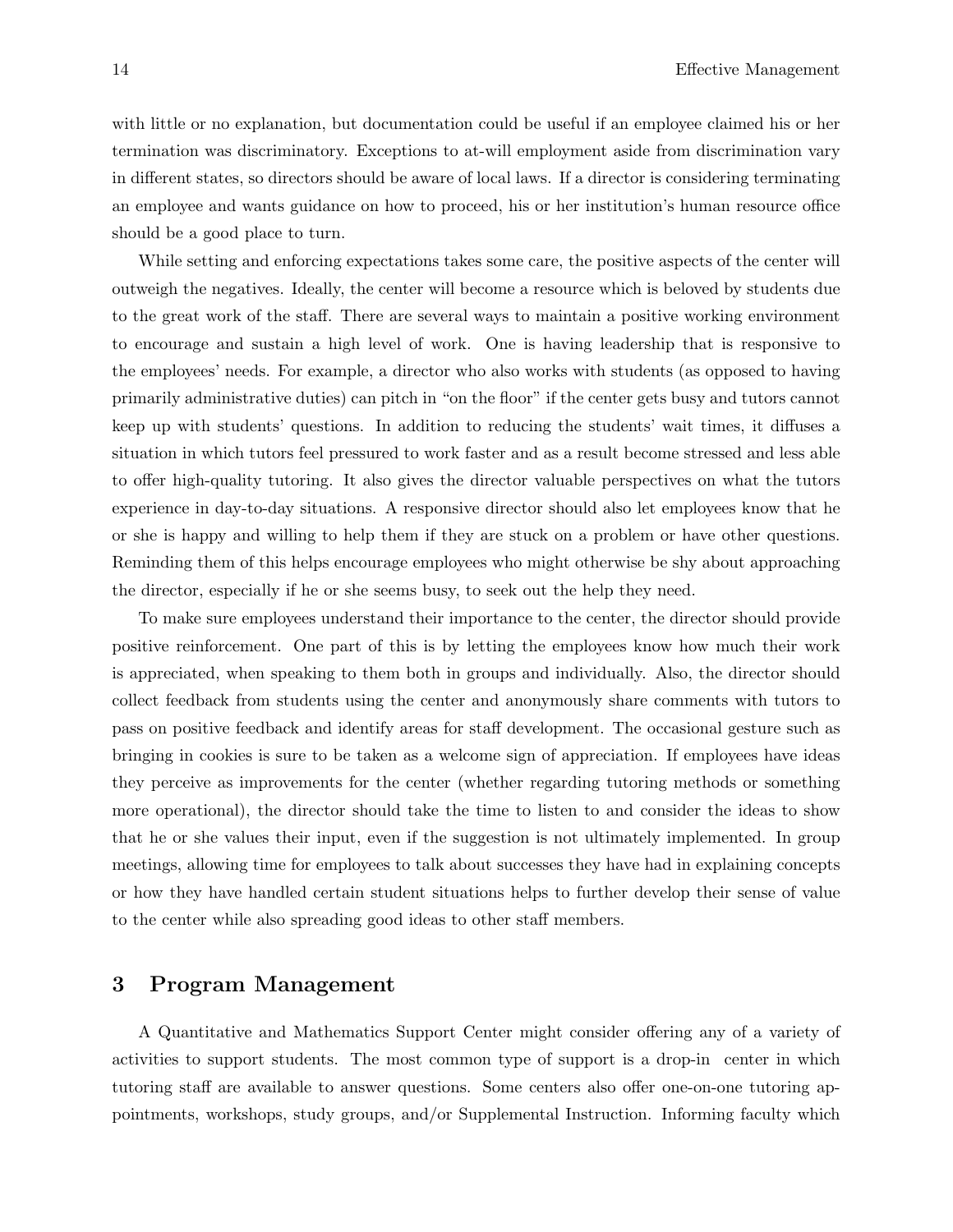of these services the center provides allows them to promote the activities in their classes.

Drop-in tutoring is the easiest to implement, as it does not require content preparation (unlike workshops, for example). Also, once a staff schedule is established, it can remain fairly constant during the school term, though some centers track their usage throughout the day and alter the schedule to better align staffing levels with student demand. A drop-in environment typically serves as a study space in which students can work individually or with classmates. To allow students to distinguish tutors from other students when they have questions, tutors typically wear nametags. The most common way for students to access help when they have a question is simply to raise their hands. It should be recommended that when tutors are not actively working with students, they look around the center for students with confused or frustrated expressions; these students might benefit from getting help, but may be shy about asking or unaware that a tutor is available. Help in the drop-in environment is often provided on a problem-by-problem basis; tutors assist students on just a problem or two and then encourage them to try working independently using what they have learned, especially when there are other students waiting for help. Some drop-in centers are divided by level (e.g. pre-college level and college level, where applicable) or more specifically by course. This sort of division can increase collaboration among students in the same class and increase efficiency in serving students especially in centers where different staff members are hired for different strengths.

Some students may want more contact time with a tutor than the drop-in environment typically provides. A center may offer longer one-on-one or small group tutoring sessions (often twenty minutes to an hour) for these students, though at some schools another campus program provides this service. Appointments are often arranged and managed using programs such as TutorTrac. Readers considering implementing this type of support can refer to section II of this handbook. In a center which offers both drop-in tutoring and one-on-one appointments, tutors in the drop-in environment should be advised to keep an eye out for students who seem like they could use more intensive assistance and recommend one-on-one appointments to those students.

Workshops are an efficient way to help multiple students at a time. In some places, they are delivered by the same employees who also provide general tutoring, though elsewhere, they are delivered by staff members with additional training, faculty members, or the director of the center. Workshops may be given on a wide variety of topics; when deciding what workshops to offer, the director can ask faculty members teaching the courses supported by the center what they perceive their students need. Some workshops are not course-specific, covering topics such as study skills or test-taking strategies. At schools where a specific calculator (e.g. a TI-84) is recommended or required for one or more courses, a workshop at the beginning of the term on using the calculator is another option. Some centers also deliver course-specific workshops, either regular supplements to lectures focusing on topics known to be challenging or less frequent exam reviews. Involving faculty in the planning of course-specific workshops is useful for finding out what topics to emphasize and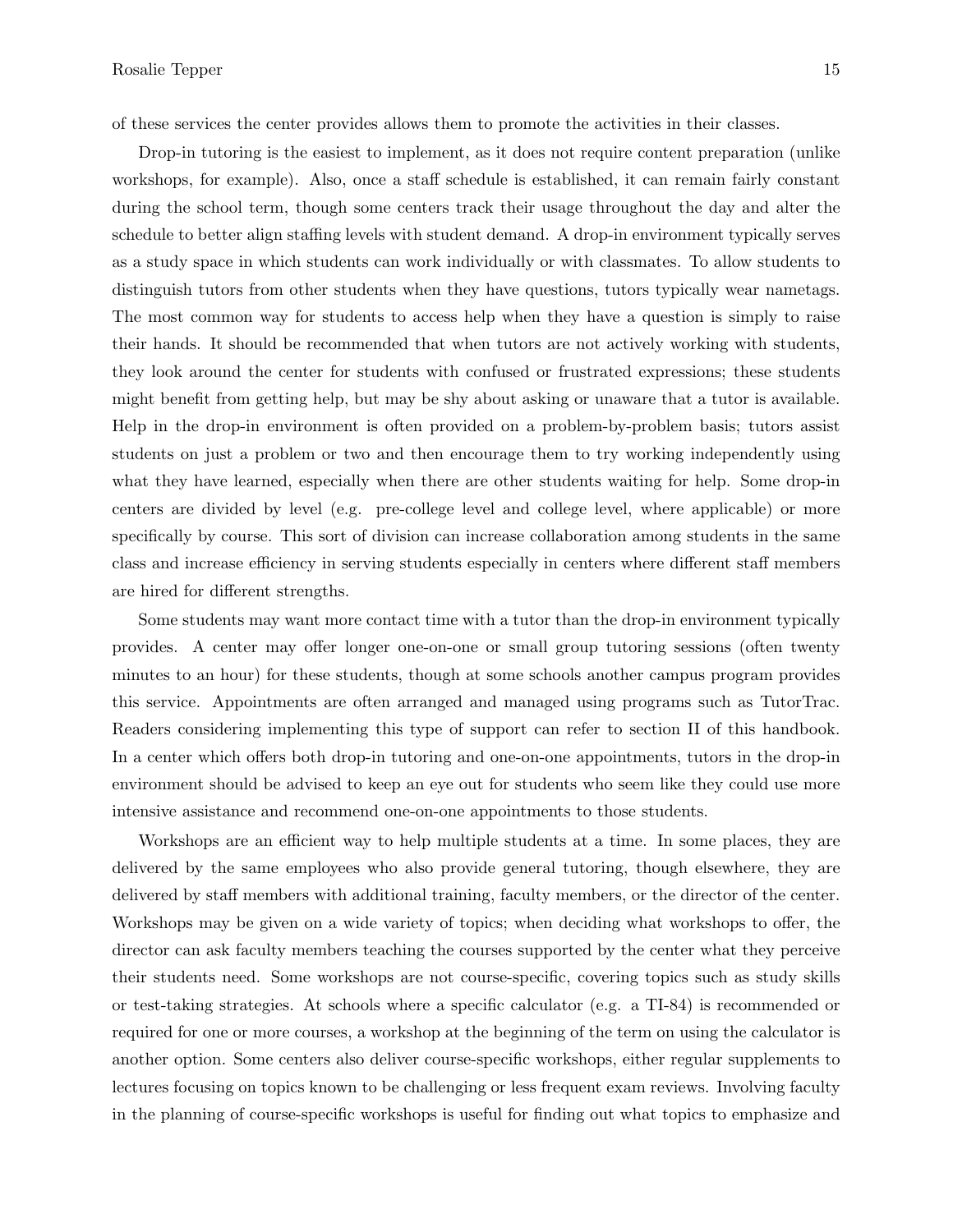ensuring that methods used are consistent with lectures.

Some centers organize study groups, an opportunity for students taking the same course to meet and work together. Study groups can be on a drop-in basis, or students may sign up at the beginning of the term with the expectation that they will attend all sessions. In the latter case, students might sign up via a sheet sent around the classroom, in the center, or via the center's website. Study groups vary in format; some involve reviews of material given by the staff member leading the group, similar to a workshop but allowing more time for students to work together on problems, while others are more discussion-based, led by a facilitator who is trained to foster conversations in which students assist and learn from each other. Topics beyond the basic material, such as study strategies and problem solving skills, are sometimes discussed. The facilitator may occasionally attend classes or have contact with faculty teaching the course to keep the content aligned with the course.

Supplemental Instruction (SI) is an academic support system targeting "historically difficult courses" developed at the University of Missouri-Kansas City (UMKC) in 1973 and adopted by hundreds of schools internationally [5]. SI involves regular group sessions, "in which students compare notes, discuss readings, develop organizational tools, and predict test items," led by trained SI leaders [5]. SI leaders are typically students who previously took the course themselves and finished with a high grade, often recommended by faculty teaching the course. They attend all class meetings, and are trained to facilitate discussions during SI sessions in which they guide students to work together and share strategies, though leaders do not provide additional instruction on the material or help with homework[6]. The International Center for Supplemental Instruction at UMKC offers regular Supervisor trainings for schools implementing the program [7].

#### 4 Conclusion

Taking time both to manage staff as described in this chapter and to thoughtfully select and implement services provided by the center is well worth a QMaSC director's efforts and has multiple benefits in the long run. A center with staff that understand what is expected of them, along with well-implemented programs, will allow students to efficiently get the quality assistance that they need while minimizing the number of problems that arise.

### 5 Bibliography

- [1] 29 C.F.R. § 785.29 (2011).
- [2] Wash. Admin. Code § 296-126-092 (1976).
- [3] 20 U.S.C. § 1232g (1974).